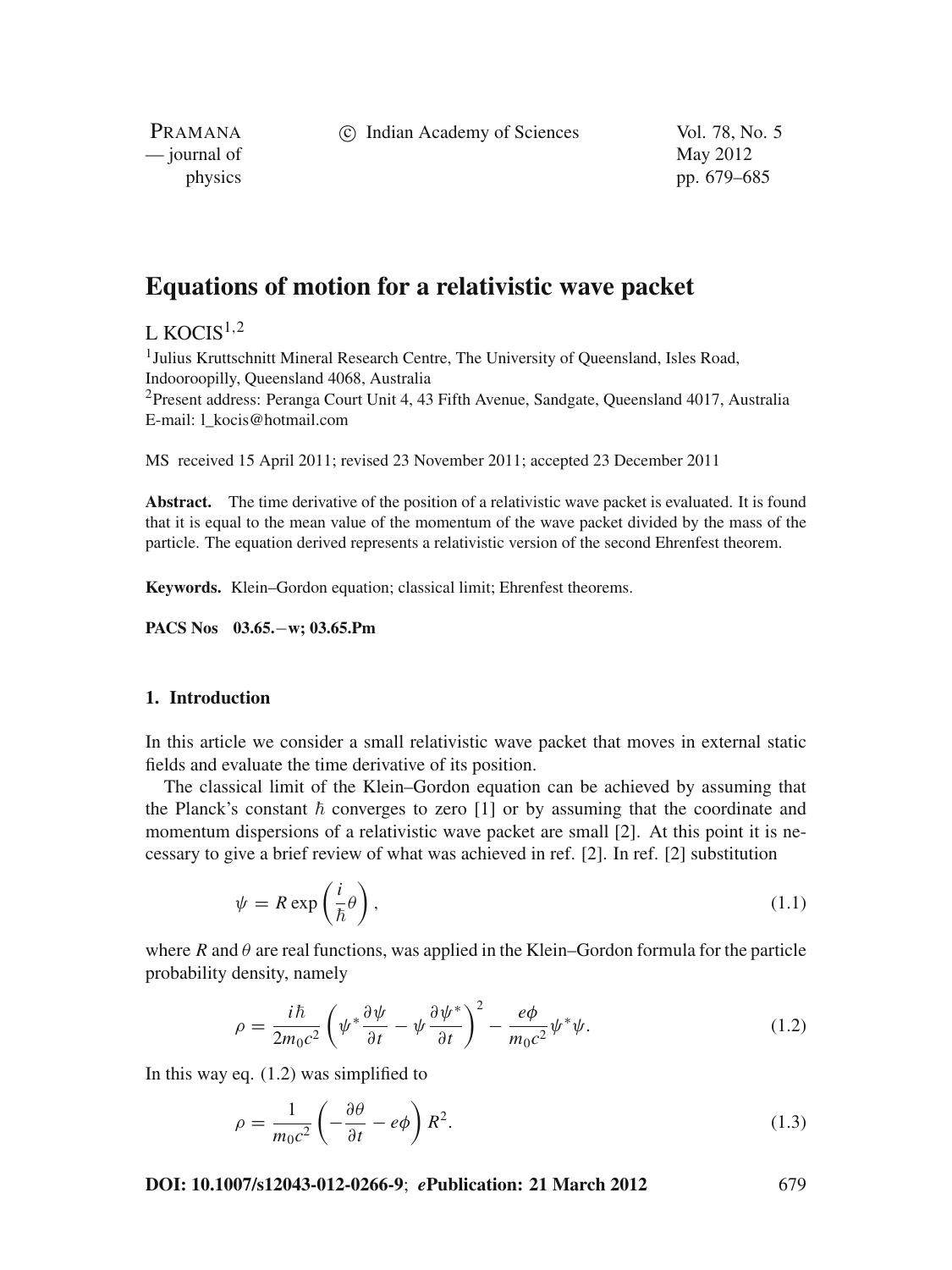Since for static fields

$$
-\frac{\partial \theta}{\partial t} = E,\tag{1.4}
$$

eq. (1.3) was further simplified to

$$
\rho = \frac{1}{m_0 c^2} (E - e\phi) R^2.
$$
\n(1.5)

Equation (1.5) clearly demonstrates that the Klein–Gordon particle probability density is physically meaningful when the total energy of the particle is larger than the potential function *e* $\phi$ . Obviously, for cases where  $E - e\phi > 0$  is not always satisfied, the particle probability density would be physically meaningless. This is why in the standard Klein– Gordon theory it is necessary to use the charge density  $\rho_e = e\rho$ , which can attain both positive and negative values.

To respect the Klein–Gordon particle probability density function expressed as (1.2), (1.3) and (1.5), densities of other physical quantities in ref. [2] and in this work are defined using the formula

$$
\rho_A = \rho \psi^{-1} \hat{A} \psi. \tag{1.6}
$$

With respect to  $(1.6)$  in ref. [2] and also here the mean values of momentum and energy are defined using relations

$$
\langle E \rangle = \int_{-\infty}^{\infty} \psi^{-1} \rho i \hbar \frac{\partial \psi}{\partial t} dV \tag{1.7}
$$

and

$$
\langle \underline{p} \rangle = \int_{-\infty}^{\infty} \rho \psi^{-1} (-i\hbar) \nabla \psi \, dV, \tag{1.8}
$$

where integration is over the whole space. In ref.  $[2]$  it is shown that substitution equation  $(1.1)$  allows that eqs  $(1.7)$  and  $(1.8)$  can be rewritten as

$$
\langle E \rangle = \int_{-\infty}^{\infty} (\langle E \rangle - e\phi) \psi^* i \hbar \frac{\partial \psi}{\partial t} dV \tag{1.9}
$$

and

$$
\langle \underline{p} \rangle = \int_{-\infty}^{\infty} (\langle E \rangle - e\phi) \psi^*(-i\hbar) \nabla \psi \, dV. \tag{1.10}
$$

Further, in ref. [2] it is shown that using substitution equation (1.1) and considering a small wave packet the right-hand sides of eqs (1.9) and (1.10) can be expressed as

$$
\langle E \rangle = -\frac{\partial \theta(\langle \underline{r} \rangle)}{\partial t} \tag{1.11}
$$

and

$$
\langle \underline{p} \rangle = -\nabla_{\langle \underline{r} \rangle} \theta(\langle \underline{r} \rangle), \tag{1.12}
$$

where the symbol  $\langle r \rangle$  denotes the centroid of the wave packet.

#### 680 *Pramana – J. Phys.***, Vol. 78, No. 5, May 2012**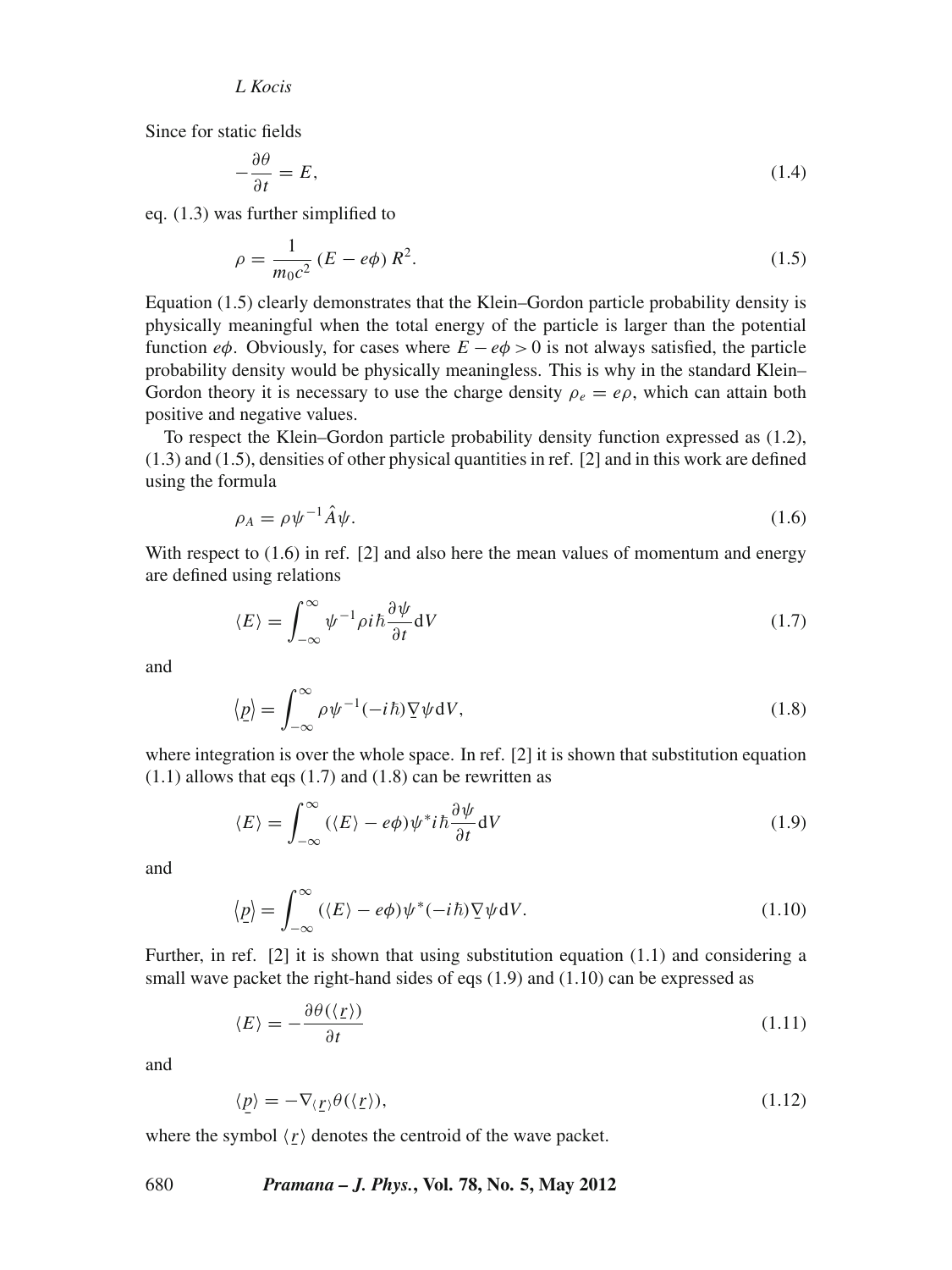In ref. [2] it is demonstrated that application of substitution equation  $(1.1)$  in the Klein– Gordon equation for a static external field,

$$
\left(i\hbar\frac{\partial}{\partial t} - e\phi\right)^2 \psi = -\hbar^2 c^2 \Delta \psi + m_0^2 c^4 \psi,\tag{1.13}
$$

and assuming that the wave packet is small, give equation

$$
\left(-\frac{\partial \theta(\langle \underline{r} \rangle)}{\partial t} - e\phi(\langle \underline{r} \rangle)\right)^2 = c^2 \left(\nabla_{\langle \underline{r} \rangle} \theta(\langle \underline{r} \rangle)\right)^2 + m_0^2 c^4. \tag{1.14}
$$

Equation (1.14) is the relativistic Hamilton–Jacobi equation written for the centroid of a wave packet. Equations  $(1.11)$  and  $(1.12)$  support eq.  $(1.14)$  and confirm its clear physical meaning. Besides eqs (1.11), (1.12) and (1.14), ref. [2] presents derivation of equation

$$
\langle \underline{p} \rangle = \frac{m_0 \langle \underline{v} \rangle}{\sqrt{1 - \langle \underline{v} \rangle^2/c^2}}.
$$
\n(1.15)

Equation  $(1.15)$  is consistent with both the special relativity theory and also with eqs  $(1.11)$ ,  $(1.12)$  and  $(1.14)$ . However, the set of eqs  $(1.11)$ ,  $(1.12)$ ,  $(1.14)$  and  $(1.15)$  is not complete. The equation that would complement eqs  $(1.11)$ ,  $(1.12)$ ,  $(1.14)$  and  $(1.15)$  is

$$
\frac{\mathrm{d}}{\mathrm{d}t}\langle \underline{r}\rangle = \frac{1}{m}\langle \underline{p}\rangle. \tag{1.16}
$$

Derivation of (1.16) is not given in ref. [2].

In non-relativistic quantum mechanics, eq. (1.16) is known as the second Ehrenfest theorem. The first Ehrenfest theorem relates the time change in momentum of the wave packet and the gradient of the external potential fields

$$
\frac{\mathrm{d}}{\mathrm{d}t}\langle \underline{p}\rangle = -\langle \nabla U\rangle \tag{1.17}
$$

(see ref. [3]). The purpose of this work is to derive eq. (1.16) from the Klein–Gordon equation and in this way the classical limit of the Klein–Gordon equation can be given with a complete set of equations, which means with eqs  $(1.11)$ ,  $(1.12)$ ,  $(1.14)$ ,  $(1.15)$  and  $(1.17)$ .

Section 2 gives useful elements of the Klein–Gordon theory for static external fields. Considerations in §2 yield equations that are used in §3 where eq.  $(1.17)$  is derived.

### **2. Equations for static external fields**

In this work we assume that wave function  $\psi$  has the form of a small wave packet. The external field is assumed to be static and the energy of the particle is always larger than the potential energy.

$$
E - e\phi > 0. \tag{2.1}
$$

*Pramana – J. Phys.***, Vol. 78, No. 5, May 2012** 681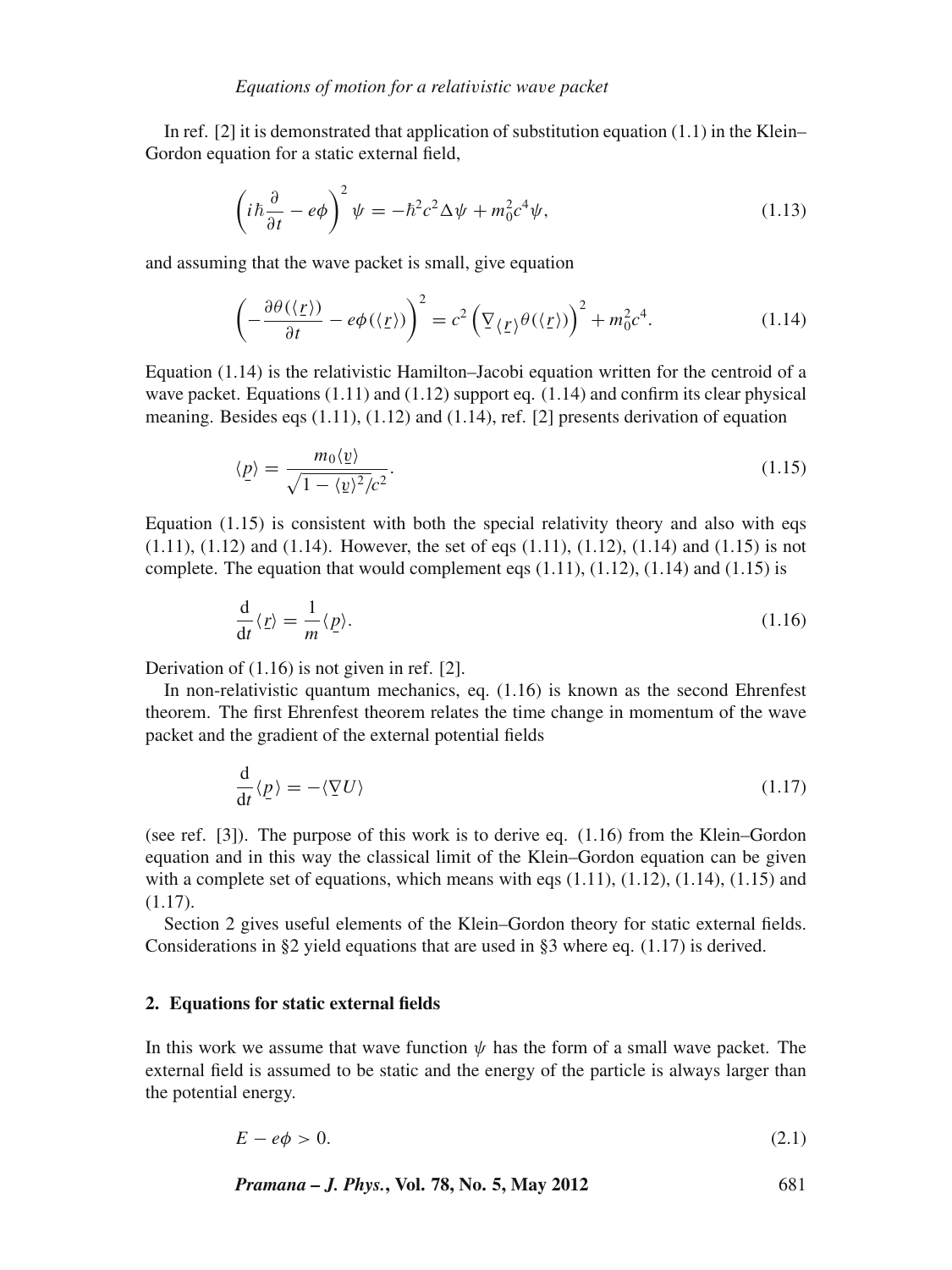# *L Kocis*

As stated in ref. [4] and also mathematically shown in ref. [2], for external fields where condition (2.1) is satisfied, the Klein–Gordon particle probability density does not vary its sign and hence the Klein–Gordon equation with a single component wave function  $\psi$  can be successfully applied to describe physical problems (see eq. (1.5) and the paragraph that follows this equation).

For static fields the wave function, or the wave packet, that satisfies eq. (1.13) can be written as a superposition of wave functions  $\psi_i'$ 

$$
\psi = \sum_{i} \psi'_{i} = \sum_{i} c_{i} \psi_{i} \exp\left(-\frac{i}{\hbar} E_{i} t\right),\tag{2.2}
$$

where  $c_i$  are constants and functions  $\psi_i$  satisfy the Klein–Gordon equation for the stationary states

$$
(E_i - e\phi)^2 \psi_i = -\hbar^2 c^2 \Delta \psi_i + m_0^2 c^4 \psi_i.
$$
 (2.3)

Obviously, each of the wave function

$$
\psi'_i = c_i \psi_i \, \exp\!\left(-\frac{i}{\hbar} E_i t\right)
$$

has to satisfy eq. (1.13). Therefore it is possible to write

$$
\left(i\hbar\frac{\partial}{\partial t} - e\phi\right)^2 \psi_i' = -\hbar^2 c^2 \Delta \psi_i' + m_0^2 c^4 \psi_i'.\tag{2.4}
$$

Since the external fields are static, eq. (2.4) can also be rewritten as

$$
\left(i\hbar\frac{\partial}{\partial t} - e\phi\right)(E_i - e\phi)\psi_i' = -\hbar^2 c^2 \Delta \psi_i' + m_0^2 c^4 \psi_i'.\tag{2.5}
$$

For a narrow wave packet the energies  $E_i$  are close to each other. For this reason, each  $E_i$  can be approximated as  $\langle E \rangle$ , where  $\langle E \rangle$  is the mean value of all energies  $E_i$ , i,e.,

$$
\langle E \rangle = \sum_i c_i^2 E_i. \tag{2.6}
$$

Equation (2.6) assumes that functions  $\psi_i$  are normalized and factors  $c_i$  satisfy the condition

$$
\sum_i c_i^2 = 1.
$$

So we can write the approximation

$$
E_i = \langle E \rangle. \tag{2.7}
$$

Approximation (2.7) is used in eq. (2.5), and then this equation can be turned into

$$
i\hbar \frac{\partial}{\partial t} \psi'_i = (\langle E \rangle - e\phi)^{-1} (-\hbar^2 c^2) \Delta \psi'_i + (\langle E \rangle - e\phi)^{-1} m_0^2 c^4 \psi'_i + e\phi \psi'_i. \tag{2.8}
$$

Equation (2.8) is now summed and then eq. (2.2) is considered. This gives equation

$$
i\hbar \frac{\partial}{\partial t}\psi = (\langle E \rangle - e\phi)^{-1} (-\hbar^2 c^2) \Delta \psi + (\langle E \rangle - e\phi)^{-1} m_0^2 c^4 \psi + e\phi \psi. \quad (2.9)
$$

682 *Pramana – J. Phys.***, Vol. 78, No. 5, May 2012**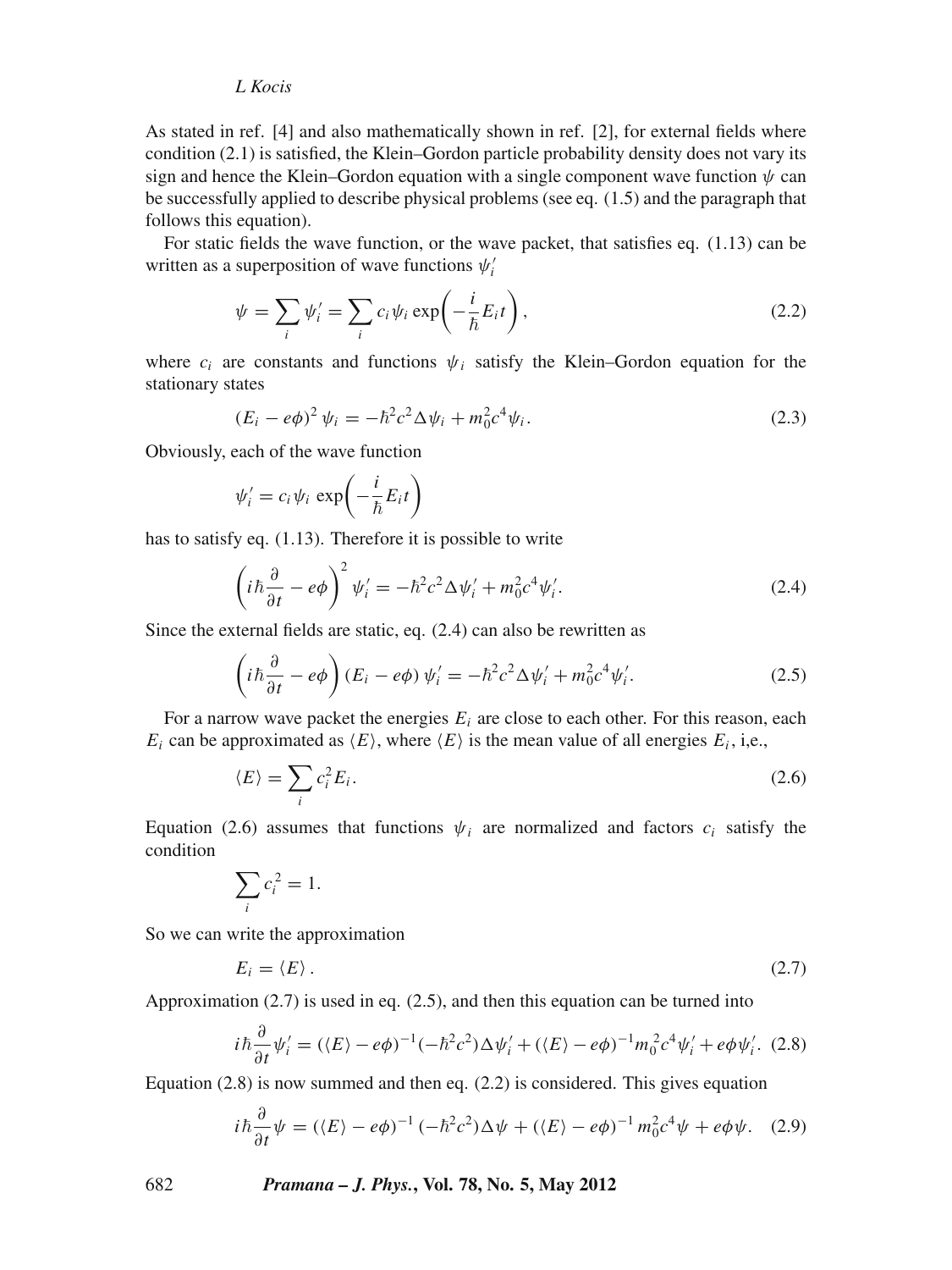Equation (2.9) and its conjugate, namely

$$
-i\hbar\frac{\partial}{\partial t}\psi^* = (\langle E\rangle - e\phi)^{-1}(-\hbar^2 c^2)\Delta\psi^* + (\langle E\rangle - e\phi)^{-1}m_0^2 c^4\psi^* + e\phi\psi^*
$$
\n(2.10)

will be used for deriving eq.  $(1.5)$ .

#### **3. Time derivative of the position of wave packet**

In this section we turn to one-dimensional formulae because integration per parts will be used. With respect to eq.  $(1.6)$  the mean value of a physical quantity *A* is defined using the formula

$$
\langle A \rangle = -\int_{-\infty}^{\infty} \psi^{-1} \rho \hat{A} \psi \, \mathrm{d}x. \tag{3.1}
$$

Equation  $(3.1)$  was suggested and used in ref. [2] to derive eqs  $(1.1)$ – $(1.4)$ . In ref. [2] it is shown that  $(3.1)$  can also be written as

$$
\langle A \rangle = -\int_{-\infty}^{\infty} (\langle E \rangle - e\phi) \, \psi^* \hat{A} \psi \, dx,\tag{3.2}
$$

(see eqs (1.7) and (1.8) for three dimensions). Considering (3.2) the mean value of the wave packet coordinate can be changed as

$$
\langle x \rangle = \int_{-\infty}^{\infty} (\langle E \rangle - e\phi) \, \psi^* x \psi \, dx. \tag{3.3}
$$

The time derivative of eq. (3.3) is

$$
\frac{d}{dt} \langle x \rangle = \frac{d}{dt} \int_{-\infty}^{\infty} (\langle E \rangle - e\phi) \psi^* x \psi dx \n= \int_{-\infty}^{\infty} (\langle E \rangle - e\phi) \left( \frac{\partial \psi^*}{\partial t} x \psi + \psi^* x \frac{\partial \psi}{\partial t} \right) dx.
$$
\n(3.4)

When eqs  $(2.9)$  and  $(2.10)$  are applied in eq.  $(3.4)$ , eq.  $(3.4)$  changes to

$$
\frac{d}{dt} \langle x \rangle = \int_{-\infty}^{\infty} i \hbar c^2 \left( \psi^* x \frac{\partial^2 \psi}{\partial x^2} - \frac{\partial^2 \psi^*}{\partial x^2} x \psi \right) dx.
$$
 (3.5)

The right-hand side of eq. (3.5) can be rearranged as

$$
\frac{\mathrm{d}}{\mathrm{d}t} \langle x \rangle = \int_{-\infty}^{\infty} i\hbar c^2 \left( \psi^* \frac{\partial^2 (x\psi)}{\partial x^2} - \frac{\partial^2 \psi^*}{\partial x^2} x\psi \right) dx - \int_{-\infty}^{\infty} i\hbar c^2 \psi^* \frac{\partial \psi}{\partial x} dx. \tag{3.6}
$$

To continue with eq. (3.6) we use the identity

$$
\psi^* \frac{\partial^2 (x\psi)}{\partial x^2} - \frac{\partial^2 \psi^*}{\partial x^2} (x\psi) = \frac{\partial}{\partial x} \left[ \psi^* \frac{\partial (x\psi)}{\partial x} - \frac{\partial \psi^*}{\partial x} (x\psi) \right]. \tag{3.7}
$$

*Pramana – J. Phys.***, Vol. 78, No. 5, May 2012** 683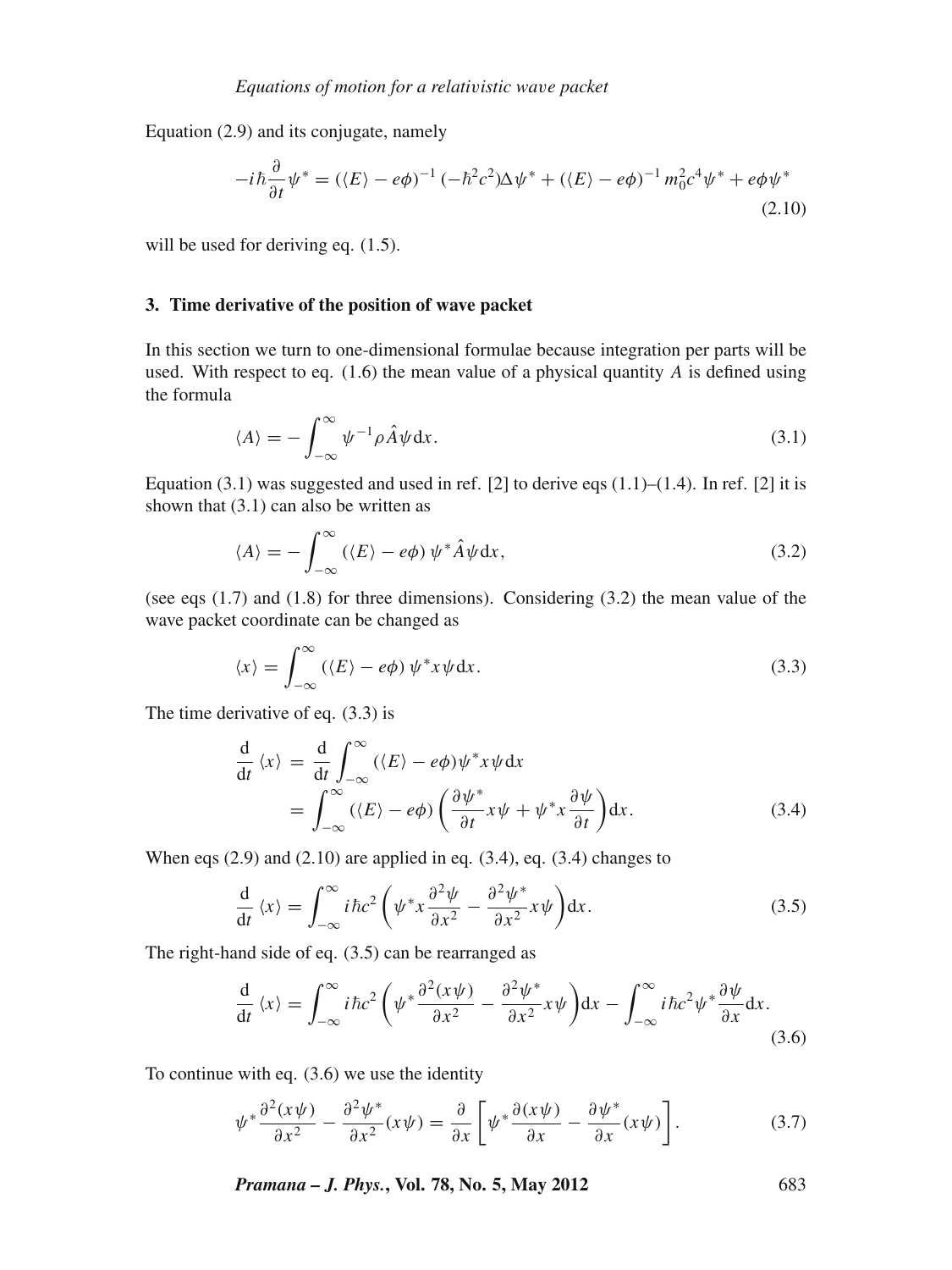# *L Kocis*

When eq.  $(3.7)$  is used in the first integral in eq.  $(3.6)$ , this integral becomes zero. Hence eq. (3.6) reduces to

$$
\frac{d}{dt}\langle x\rangle = \int_{-\infty}^{\infty} c^2 \psi^*(-i\hbar) \frac{\partial \psi}{\partial x} dx.
$$
\n(3.8)

The integrand in (3.8) can be amended and then written as

$$
\frac{d}{dt}\langle x\rangle = \int_{-\infty}^{\infty} (\langle E\rangle - e\phi(\langle x\rangle)) \frac{c^2}{(\langle E\rangle - e\phi(\langle x\rangle))} \psi^*(-i\hbar) \frac{\partial \psi}{\partial x} dx.
$$
 (3.9)

It is useful that the first fraction in the right-hand side of (3.9) is taken to the front of the integral sign

$$
\frac{\mathrm{d}}{\mathrm{d}t} \langle x \rangle = \frac{c^2}{(\langle E \rangle - e\phi(\langle x \rangle))} \int_{-\infty}^{\infty} (\langle E \rangle - e\phi(\langle x \rangle)) \psi^*(-i\hbar) \frac{\partial \psi}{\partial x} \mathrm{d}x. \tag{3.10}
$$

Assuming that the wave packet is small allows that within the wave packet *x* coordinate can be approximated as  $\langle x \rangle$ . This also means that in the integral in (3.10) the wave packet centroid  $\langle x \rangle$  can be approximated as *x*. Looking now at eq. (1.10) we see that the integral in the right-hand side of eq. (3.10) stands for the mean value of momentum. Therefore for one dimension we can write

$$
\frac{\mathrm{d}}{\mathrm{d}t} \langle x \rangle = \frac{c^2}{(\langle E \rangle - e\phi(\langle x \rangle))} \langle p_x \rangle, \tag{3.11}
$$

where  $\langle p_x \rangle$  denotes the momentum of the wave packet along the *x* coordinate. To go on with  $(3.11)$  we apply eqs  $(1.11)$  and  $(1.12)$  in eq.  $(1.14)$ . Then eqs  $(1.14)$  and  $(1.15)$  give the relation

$$
E - e\phi(\langle x \rangle) = \frac{m_0 c^2}{\sqrt{1 - (\langle v_x \rangle c)^2}},
$$
\n(3.12)

where  $\langle v_x \rangle$  denotes the velocity of the wave packet along the *x* coordinate. With respect to the special relativity theory, we can introduce the mass of the wave packet using the formula

$$
m = \frac{m_0}{\sqrt{1 - (\langle v_x \rangle c)^2}}
$$
(3.13)

Equations  $(3.12)$  and  $(3.13)$  applied in  $(3.11)$  give the relation

$$
\frac{\mathrm{d}}{\mathrm{d}t} \langle x \rangle = \frac{1}{m} \langle p_x \rangle \,, \tag{3.14}
$$

which is the second Ehrenfest theorem that was now derived from the Klein–Gordon equation. Equation (3.14) generalized to three dimensions becomes eq. (1.16).

### **4. Conclusions**

The difference between eqs  $(3.14)$  and  $(1.16)$  is that eq.  $(1.16)$  was derived from the Schroedinger equation without neglecting anything, but eq. (3.14) was derived by assuming a small relativistic wave packet that is moving in static external fields. It is quite